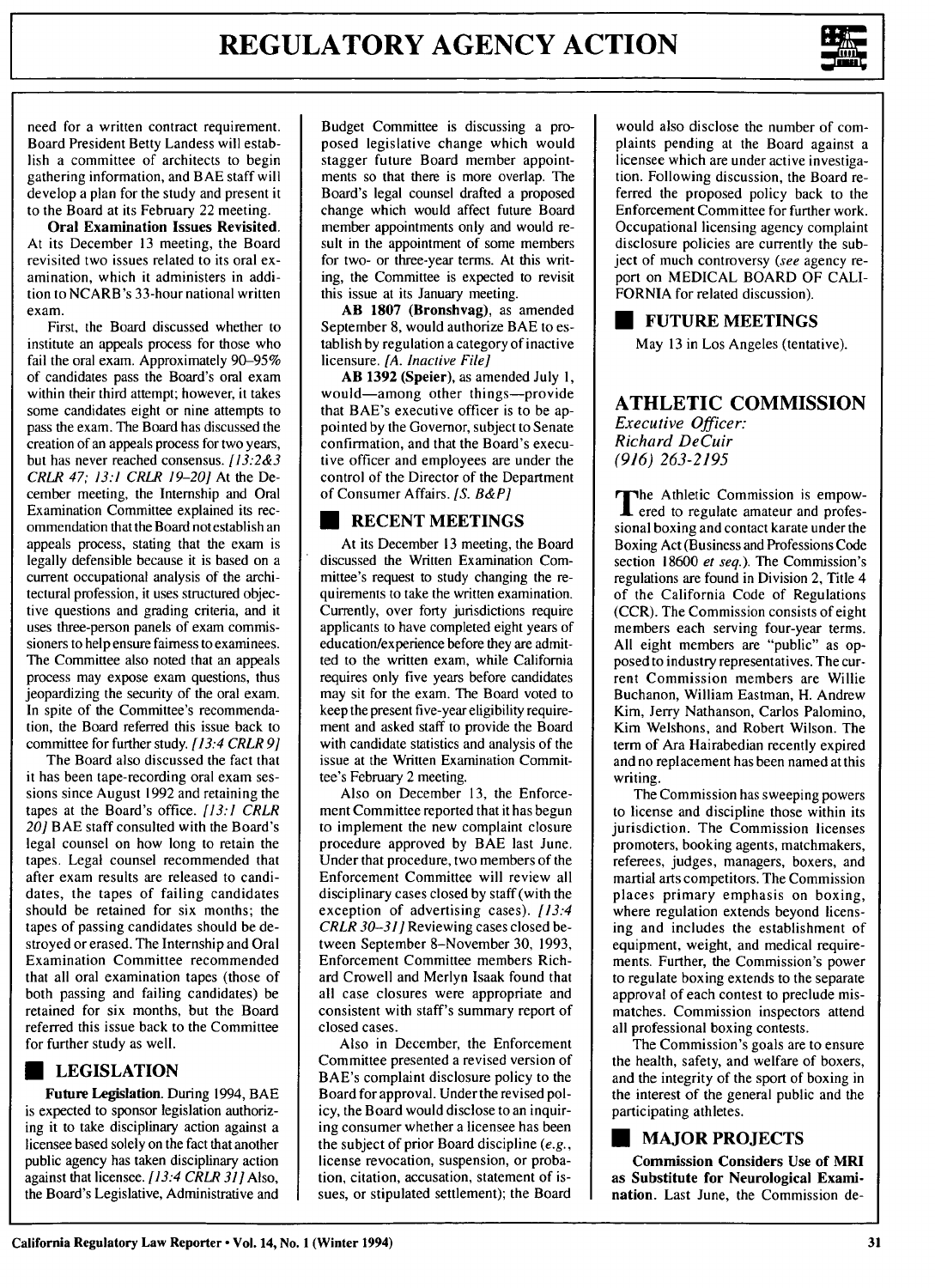

cided to suspend the administration of its traditional neurological examination of professional boxers and replace it with a less comprehensive test which can be administered by any licensed physician who specializes in neurology or neurosurgery. Under Business and Professions Code section 18711(a), the Commission is required to ensure annual neurological examinations of all professional boxers. The old neurological exam has been challenged as being overly complex, discriminatory toward undereducated or limited-English-speaking boxers, and excessively expensive. *[13:4 CRLR 32-33]* The new exam, dubbed the "Mini-Mental Status Exam," takes approximately one-half hour to administer and costs \$100.

At the Commission's September 27 meeting, Commissioner Kim Welshons reported that she and Commission Executive Officer Rich DeCuir met with Dr. Robert Karns of UCLA and Mr. Shelley Blank of Medical Plaza Imaging (MPI), a medical and imaging research center at UCLA. The purpose of the meeting was to discuss the possibility of a joint study between UCLA-MPI and the Commission wherein the MPI facility would administer magnetic resonance imaging (MRI) tests as an alternative method of detecting brain damage in boxers.

Dr. Karns, who was present at the September 27 meeting, explained that UCLA and MPI are interested in seeking funding for a grant project under which all boxers would undergo yearly MRI testing at the UCLA-MPI facility. He indicated that the Commission's traditional neurological examination, which has been administered for seven years, has no standing in the medical community and is recognized only by the people who designed it. He stated that MRI tests currently being administered at MPI detect brain damage better than clinical tests; according to Dr. Karns, an MRI shows mild changes in white and grey matter in the brain and goes well beyond anything the traditional examination can reveal.

Commission Chair Bill Eastman asked whether the MRI would be subject to a cultural bias challenge; Dr. Karns responded that an MRI is primarily a physical examination, much like a detailed Xray. However, some form of neuropsychological testing may still be required. Dr. Karns indicated that the Commission's current "Mini-Mental Status Exam" would be sufficient for this purpose, but stated that he did not know whether the neuropsychological component of that exam creates a risk of bias toward undereducated or non-English-speaking boxers.

Although it agreed to proceed with a study of the UCLA-MPI proposal, the Commission and Dr. Karns agreed that Executive Officer DeCuir should consult with the California Medical Association (CMA) about the acceptability of MRI tests as a method of satisfying the Commission's statutory obligation under Business and Profession Code section 18711(a), and about whether the neuropsychological component of the "Mini-Mental Status Exam" is culture-neutral. Accordingly, DeCuir wrote a letter to Robert Sparacino, Manager of CMA's Department of Special Sections and Scientific Programs.

On December 21, Sparacino responded to DeCuir's letter, noting that he had consulted with 16 physicians who are members of CMA's Scientific Advisory Panels on Neurology and Neurosurgery. While conceding that CMA is "steadfastly oppose[d] to the sport of boxing," Sparacino noted CMA's "overwhelming consensus" that an MRI scan is an inappropriate substitute for the "Mini-Mental Status Exam." First, CMA contends that "MR] and cognitive examinations are not necessarily correlated. Many structural abnormalities do not relate well to mental functioning and conversely mental problems do not show up on MRI. One may have brain dysfunction without significant structural lesions. An MRI scan, therefore, is not a substitute for a carefully performed neuropsychological examination, which assesses cognitive brain functions." Sparacino stated that an MRI might be an appropriate "back-up" to the Commission's examination, but noted that MRI tests are extremely expensive-ranging from \$1,000-\$1,500 per examination.

Regarding the "Mini-Mental Status Exam," Sparacino noted that most of the physicians consulted concluded that it satisfies the Commission's obligation under section  $18711(a)$ , but they were split on the issue of cultural bias. "Several commented...that patients who are illiterate or not conversant in English will certainly have difficulty understanding the instructions for and completing the mental status part of the examination. For the non-English speaking, it was recommended that interpreters should be used for optimum results."

At this writing, the Commission is expected to discuss CMA's response at its January 7 meeting.

**Commission to Seek Pension Fund Manager and Amend Pension Plan Regulations. At** its September **27** meeting, the **Commission continued its August** 20 discussion of the need to move the \$1.4 million in assets in its Professional Boxers' Pension Plan to a more appropriate investment services provider and develop objectives for the proper investment of the funds. Kevin Long, an employee benefits law consultant with the firm of Chang, Hallisey, Ruthenberg, Crawford and Long, was again present at the September 27 meeting to assist the Commission in formulating pension plan objectives. *[13:4* CRLR 33-34]

Long explained that he met with Rich DeCuir and the Commission's Pension Committee (Commissioners Kim Welshons and Willie Buchanon) on September 17 to discuss several issues. First, Long noted the Commission's immediate need to move the assets of the pension plan to a financial institution or fund which can provide a more appropriate rate of return and diversified investment of those assets. With regard to the proper process for soliciting an investment services provider, Long advised that the Commission prepare an invitation for bids (IFB) as soon as possible; the receipt of proposals in response to the IFB will enable the Pension Committee and the Commission to choose a provider based on appropriate specifications, including money management, investment advisory services, appropriate fund accounting for the various sub-accounts, and competitive fees which are commensurate with other pension plans of similar size.

Finally, the group discussed the timeframe for preparation of the IFB. Long suggested that his firm prepare a draft IFB for review by the Pension Committee; he indicated that such a draft could be completed within two weeks of receipt of instructions to proceed. Thereafter, the timing for screening and selecting an investment services provider will be largely determined by the Public Contract Law, which establishes procedural requirements for the IFB process. Rich DeCuir estimated that the IFB process-from establishing the scope of the proposed contract to distribution of the contract to the lowest qualified bidder-would take approximately 22 weeks. The Commission approved Long's proposal.

At this writing, the IFB has been drafted and is currently being reviewed by the Pension Committee and the Department of Consumer Affairs' (DCA) Legal Division and Division of Administrative Services. After the draft has been approved, the IFB package will be finalized and sent to all potential bidders. The Commission is expected to discuss the progress of the IFB process at its January 7 meeting.

In a related matter, on October 15 the Commission published notice of proposed amendments to section 401, Title 4 of the